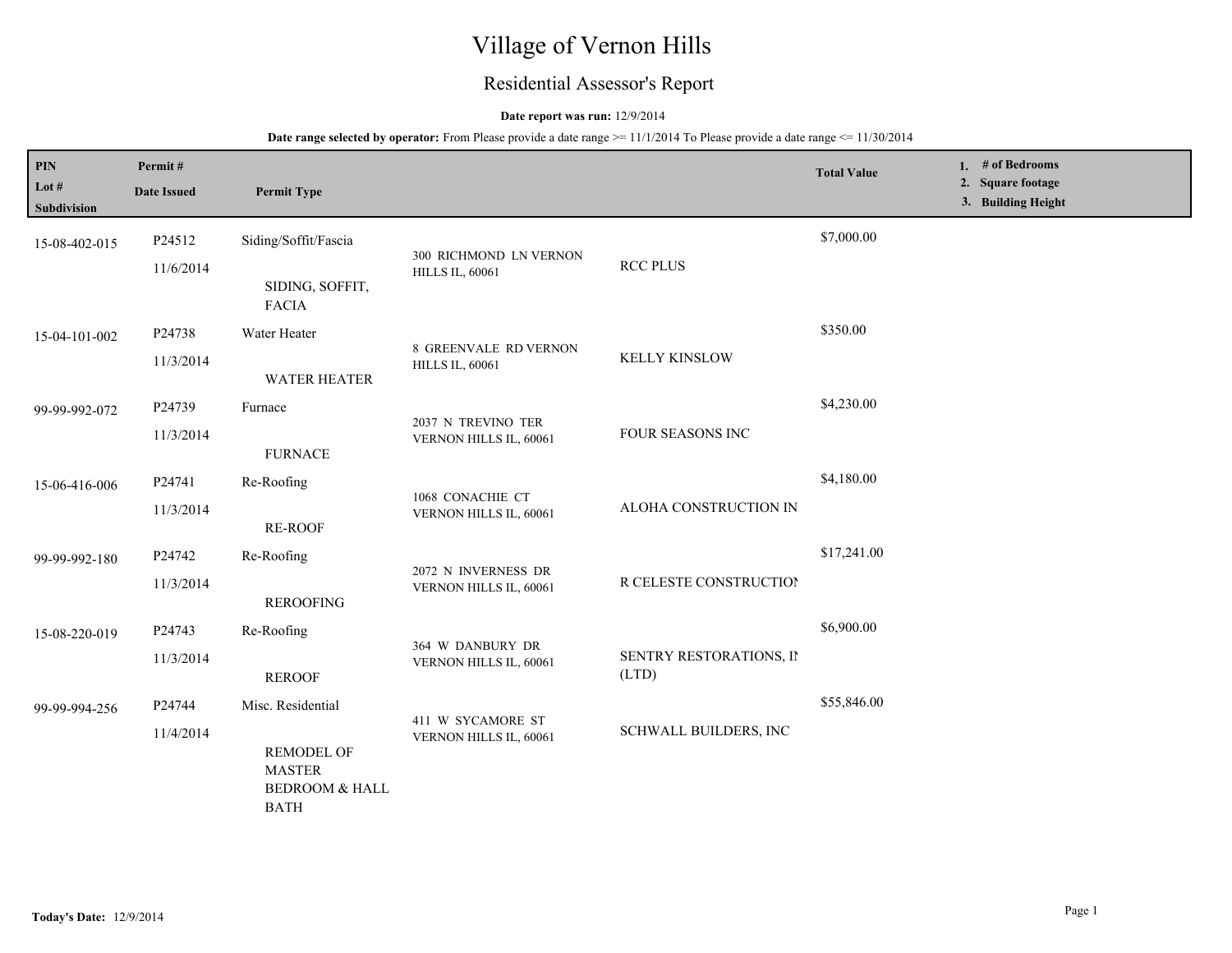| PIN                  | Permit#            |                                                                                  |                                                  |                         | <b>Total Value</b> | 1. # of Bedrooms                        |  |
|----------------------|--------------------|----------------------------------------------------------------------------------|--------------------------------------------------|-------------------------|--------------------|-----------------------------------------|--|
| Lot #<br>Subdivision | <b>Date Issued</b> | <b>Permit Type</b>                                                               |                                                  |                         |                    | 2. Square footage<br>3. Building Height |  |
| 15-08-401-059        | P24745             | Misc. Residential                                                                |                                                  |                         | \$9,800.00         |                                         |  |
|                      | 11/4/2014          | <b>UPDATE MASTER</b><br><b>BATH (NO</b><br><b>ADDITIONAL</b><br><b>FIXTURES)</b> | 268 NOBLE CIR VERNON<br><b>HILLS IL, 60061</b>   | AIROOM HOLDINGS CORP    |                    |                                         |  |
| 15-05-406-021        | P24746             | Re-Roofing                                                                       |                                                  |                         | \$28,000.00        |                                         |  |
|                      | 11/4/2014          | <b>REROOFING</b>                                                                 | 114 AUSTIN CT VERNON<br><b>HILLS IL, 60061</b>   | <b>ALBERS EXTERIORS</b> |                    |                                         |  |
| 15-06-413-003        | P24747             | Patio                                                                            | 140 NAPIER CT VERNON                             |                         | \$5,800.00         |                                         |  |
|                      | 11/4/2014          | PATIO,<br>SEATWALL,<br><b>STOOP</b>                                              | <b>HILLS IL, 60061</b>                           | <b>BYUNG C BYUN</b>     |                    |                                         |  |
| 15-04-303-037        | P <sub>24748</sub> | Re-Roofing                                                                       |                                                  |                         | \$4,914.00         |                                         |  |
|                      | 11/4/2014          | <b>REROOF</b>                                                                    | 3 CASTLEGATE CT VERNON<br><b>HILLS IL, 60061</b> | MICHAELS ROOFING (UNL'  |                    |                                         |  |
| 15-04-316-004        | P24749             | Re-Roofing                                                                       | 308 E SADDLE BACK RD                             | <b>BMD EUROCRAFT</b>    | \$22,298.00        |                                         |  |
|                      | 11/4/2014          | Siding<br><b>REROOF</b>                                                          | VERNON HILLS IL, 60061                           |                         |                    |                                         |  |
| 15-05-405-027        | P24750             | Security System                                                                  | 201 ARRON CT VERNON                              |                         | \$550.00           |                                         |  |
|                      | 11/4/2014          | <b>SECURITY</b><br><b>SYSTEM</b>                                                 | <b>HILLS IL, 60061</b>                           | ADT SECURITY SERVICES,  |                    |                                         |  |
| 15-08-410-012        | P24752             | Patio                                                                            |                                                  |                         | \$8,400.00         |                                         |  |
|                      | 11/5/2014          | <b>PATIO</b>                                                                     | 118 MONTCLAIR RD<br>VERNON HILLS IL, 60061       | PAVESTONE BRICK PAVINC  |                    |                                         |  |
| 15-08-407-005        | P24753             | Driveway/Slab                                                                    |                                                  |                         | \$3,380.00         |                                         |  |
|                      | 11/5/2014          | Sidewalk<br>DRIVEWAY AND<br><b>SIDEWALK</b>                                      | 581 EVERGREEN DR<br>VERNON HILLS IL, 60061       | FORTIS CONCRETE CO      |                    |                                         |  |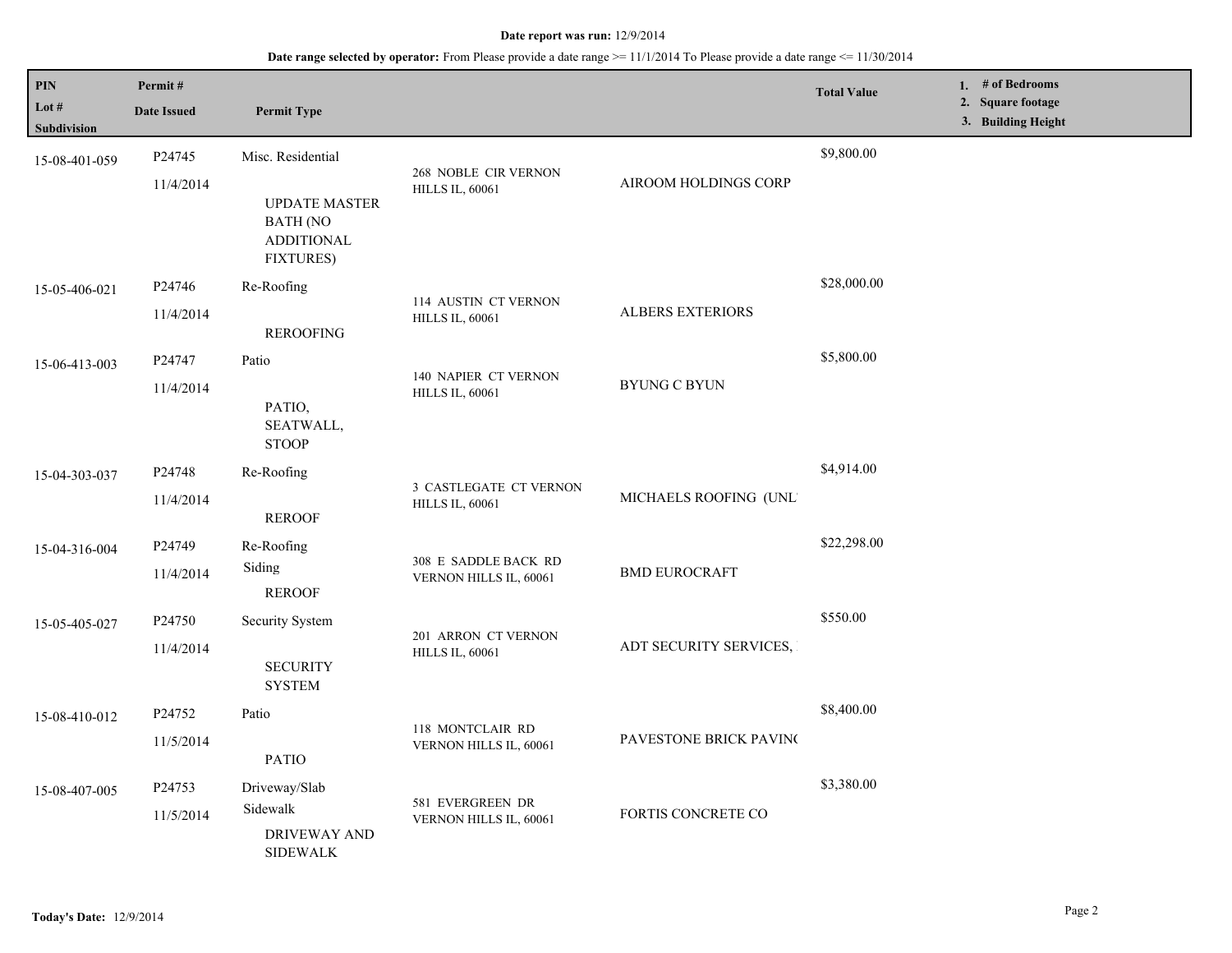| PIN<br>Lot #<br>Subdivision | Permit#<br><b>Date Issued</b>   | <b>Permit Type</b>                                                                          |                                                 |                                            | <b>Total Value</b> | 1. # of Bedrooms<br>2. Square footage<br>3. Building Height |
|-----------------------------|---------------------------------|---------------------------------------------------------------------------------------------|-------------------------------------------------|--------------------------------------------|--------------------|-------------------------------------------------------------|
| 99-99-993-330               | P <sub>24755</sub><br>11/6/2014 | Deck<br><b>REMOVE AND</b><br><b>REPLACE</b><br><b>BALCONY</b>                               | 310 TAYLOR CT VERNON<br><b>HILLS IL, 60061</b>  | <b>AMRON MAINTENANCE</b><br>SERVICES, INC. | \$2,300.00         |                                                             |
| 99-99-995-517               | P24756<br>11/6/2014             | Deck<br><b>REMOVE AND</b><br><b>REPLACE</b><br><b>BALCONY</b>                               | 915 VAN BUREN CT<br>VERNON HILLS IL, 60061      | <b>AMRON MAINTENANCE</b><br>SERVICES, INC. | \$2,300.00         |                                                             |
| 99-99-990-191               | P24757<br>11/6/2014             | Deck<br><b>REMOVE AND</b><br><b>REPLACE</b><br><b>BALCONY</b>                               | 1015 POLK CT VERNON<br><b>HILLS IL, 60061</b>   | <b>AMRON MAINTENANCE</b><br>SERVICES, INC. | \$2,300.00         |                                                             |
| 15-08-104-009               | P24758<br>11/6/2014             | Re-Roofing<br><b>REROOF</b>                                                                 | 710 N LAKESIDE DR<br>VERNON HILLS IL, 60061     | <b>GREEN HOUSE CONTRACTI</b><br><b>INC</b> | \$4,556.00         |                                                             |
| 15-08-203-006               | P24760<br>11/6/2014             | Re-Roofing<br><b>REROOF</b>                                                                 | 37 MONTEREY DR VERNON<br><b>HILLS IL, 60061</b> | CORRECT ROOFING &<br>CONSTRUCTION          | \$6,900.00         |                                                             |
| 99-00-000-016               | P <sub>24762</sub><br>11/6/2014 | Patio<br>PATIO, FREE<br><b>STANDING BRICK</b><br><b>WALKWAY TO</b><br>DRIVEWAY, FIRE<br>PIT | 128 MARIMAC LN VERNON<br><b>HILLS IL, 60061</b> | STRICTLY STONE                             | \$12,610.00        |                                                             |
| 15-08-206-020               | P24763<br>11/6/2014             | Water Heater<br><b>WATER HEATER</b>                                                         | 24 MANCHESTER LN<br>VERNON HILLS IL, 60061      | <b>JAMES S MCALLISTER</b>                  | \$900.00           |                                                             |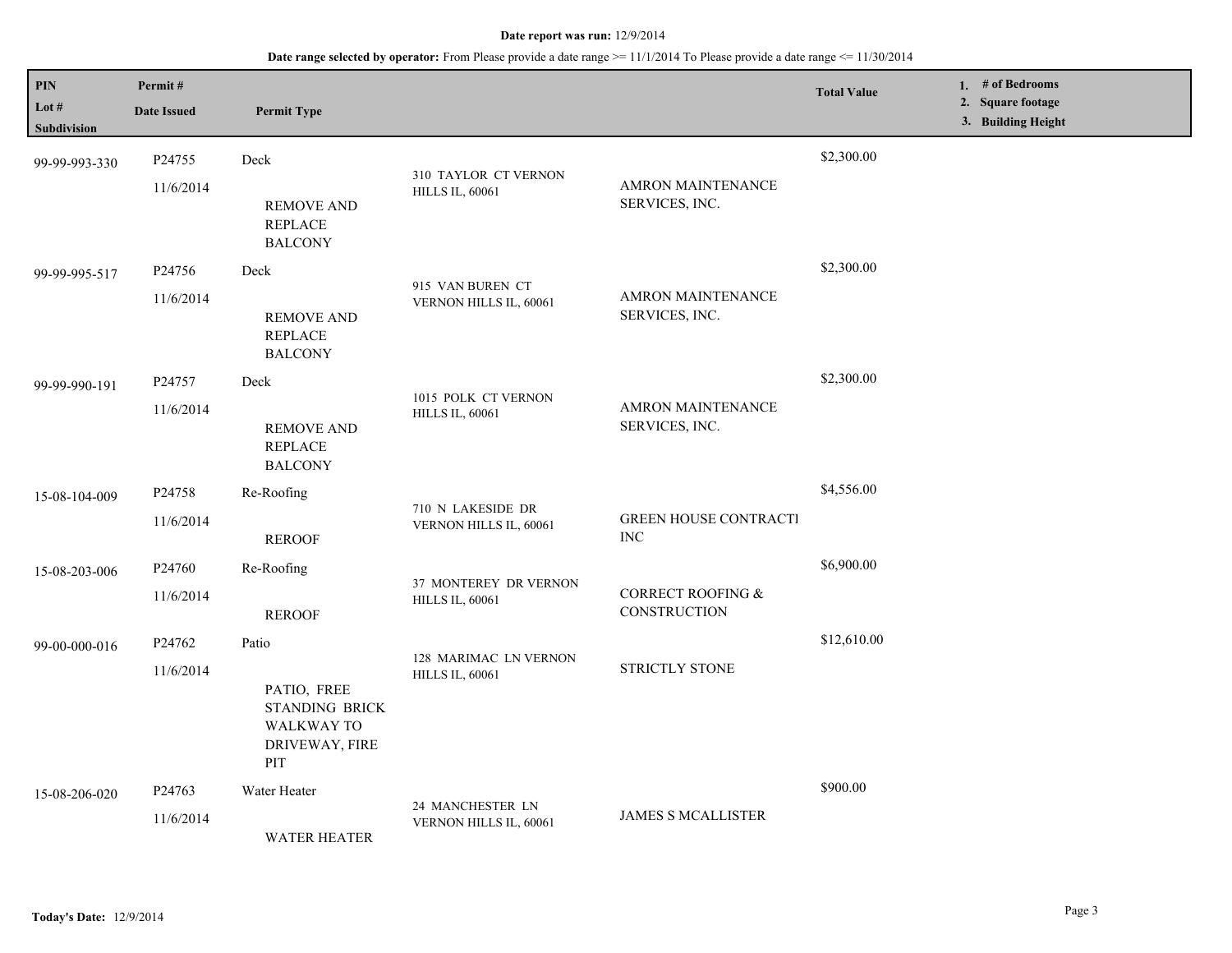| PIN<br>Lot #<br><b>Subdivision</b> | Permit#<br><b>Date Issued</b>   | <b>Permit Type</b>                                                    |                                                       |                                                        | <b>Total Value</b> | 1. # of Bedrooms<br>2. Square footage<br>3. Building Height |
|------------------------------------|---------------------------------|-----------------------------------------------------------------------|-------------------------------------------------------|--------------------------------------------------------|--------------------|-------------------------------------------------------------|
| 15-05-425-007                      | P24764<br>11/6/2014             | Re-Roofing<br><b>REROOF</b>                                           | 211 ALBERT DR VERNON<br><b>HILLS IL, 60061</b>        | ALL AROUND RESTORATIC                                  | \$4,700.00         |                                                             |
| 99-99-993-508                      | P <sub>24765</sub><br>11/6/2014 | Re-Roofing<br><b>REROOF: BLDG</b><br>320-330                          | 320 TAYLOR CT VERNON<br><b>HILLS IL, 60061</b>        | C. LOMBARDO ROOFING &<br><b>GENERAL CARPENTRY (LT)</b> | \$32,100.00        |                                                             |
| 99-99-994-035                      | P24766<br>11/6/2014             | Re-Roofing<br><b>REROOF: BLDG</b><br>380-390                          | 380 PIERCE CT VERNON<br><b>HILLS IL, 60061</b>        | C. LOMBARDO ROOFING &<br><b>GENERAL CARPENTRY (LT)</b> | \$31,300.00        |                                                             |
| 15-07-209-037                      | P24767<br>11/6/2014             | Re-Roofing<br><b>REOOFING</b>                                         | 160 S THORNE GROVE DR<br>VERNON HILLS IL, 60061       | ROOFING & RESTORATION<br>SERVICES OF AMERICA LL        | \$15,000.00        |                                                             |
| 11-32-408-021                      | P24768<br>11/6/2014             | Re-Roofing<br>PERMIT VOIDE -<br>ENTERED UNDER<br><b>WRONG ADDRESS</b> | 1034 CUMBERLAND CT<br>VERNON HILLS IL, 60061          | ROOFING & RESTORATION<br>SERVICES OF AMERICA LL        |                    |                                                             |
| 99-99-994-468                      | P24769<br>11/6/2014             | Furnace<br><b>FURNACE</b>                                             | 454 KENNEDY PL VERNON<br><b>HILLS IL, 60061</b>       | KRISTIN BAKOTA                                         | \$2,260.00         |                                                             |
| 15-04-310-021                      | P24770<br>11/6/2014             | Re-Roofing<br><b>REROOF</b>                                           | 109 ASHEVILLE CT VERNON<br><b>HILLS IL, 60061</b>     | <b>DENTRAV ROOFING</b>                                 | \$6,625.00         |                                                             |
| 99-99-101-729                      | P24771<br>11/6/2014             | Furnace<br><b>FURNACE</b>                                             | 264 CT OF SHOREWOOD unit<br>3B VERNON HILLS IL, 60061 | FOUR SEASONS INC                                       | \$2,400.00         |                                                             |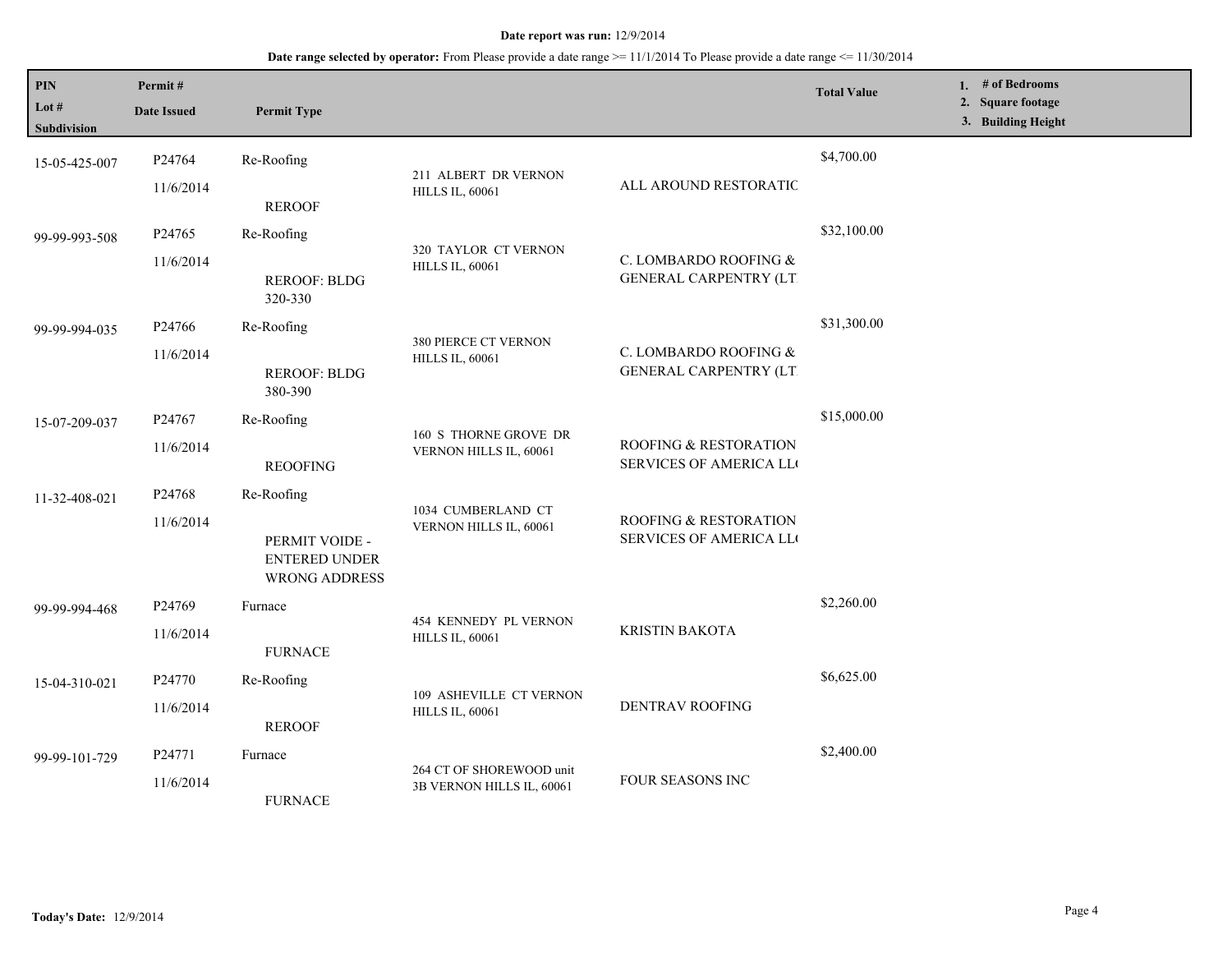| PIN<br>Lot #<br>Subdivision | Permit#<br><b>Date Issued</b> | <b>Permit Type</b>                                                                                                                                     |                                                  |                                                        | <b>Total Value</b> | 1. # of Bedrooms<br>2. Square footage<br>3. Building Height |
|-----------------------------|-------------------------------|--------------------------------------------------------------------------------------------------------------------------------------------------------|--------------------------------------------------|--------------------------------------------------------|--------------------|-------------------------------------------------------------|
| 99-99-996-674               | P24772<br>11/6/2014           | Misc. Residential<br><b>UPDATE MASTER</b><br>BATH, NO<br><b>ADDITIONAL</b><br><b>FIXTURES</b>                                                          | 301 E MARSEILLES ST<br>VERNON HILLS IL, 60061    | <b>LOEFFLER &amp; SONS</b>                             | \$22,000.00        |                                                             |
| 15-08-106-008               | P24773<br>11/6/2014           | Re-Roofing<br><b>REROOF</b>                                                                                                                            | 713 N LAKESIDE DR<br>VERNON HILLS IL, 60061      | C. LOMBARDO ROOFING &<br><b>GENERAL CARPENTRY (LT)</b> | \$5,475.00         |                                                             |
| 15-08-213-017               | P24774<br>11/6/2014           | Patio<br>REPLACE PATIO                                                                                                                                 | 350 CHESTERFIELD LN<br>VERNON HILLS IL, 60061    | MANUEL RUIZ LANDSCAPI<br><b>LLC</b>                    | \$19,000.00        |                                                             |
| 11-32-402-008               | P24775<br>11/6/2014           | Misc. Residential<br><b>REMOVE</b><br><b>EXISTING TUB</b><br>AND INSTALL<br>WALK-IN JACUZZI<br><b>TUB, 2 NEW 20</b><br>AMP ELECTRIC<br><b>CIRCUITS</b> | 1104 EMERSON PL VERNON<br><b>HILLS IL, 60061</b> | <b>AITHR DEALER</b>                                    | \$16,245.00        |                                                             |
| 15-08-204-038               | P24776<br>11/6/2014           | Re-Roofing<br><b>REROOF</b>                                                                                                                            | 32 MONTEBELLO DR<br>VERNON HILLS IL, 60061       | ADVANCED HOME<br>IMPROVEMENTS, INC.                    | \$9,700.00         |                                                             |
| 15-05-206-002               | P24779<br>11/7/2014           | Siding/Soffit/Fascia<br><b>SIDING</b>                                                                                                                  | 311 ALEXANDRIA DR<br>VERNON HILLS IL, 60061      | KMK RESIDENTIAL<br><b>RESTORATIONS</b>                 | \$15,340.00        |                                                             |
| 99-99-996-893               | P24780<br>11/7/2014           | Water Heater<br>2 WATER<br><b>HEATERS</b>                                                                                                              | 1900 N TURTLE BAY RD<br>VERNON HILLS IL, 60061   | STEPHEN FREIBRUN                                       | \$3,000.00         |                                                             |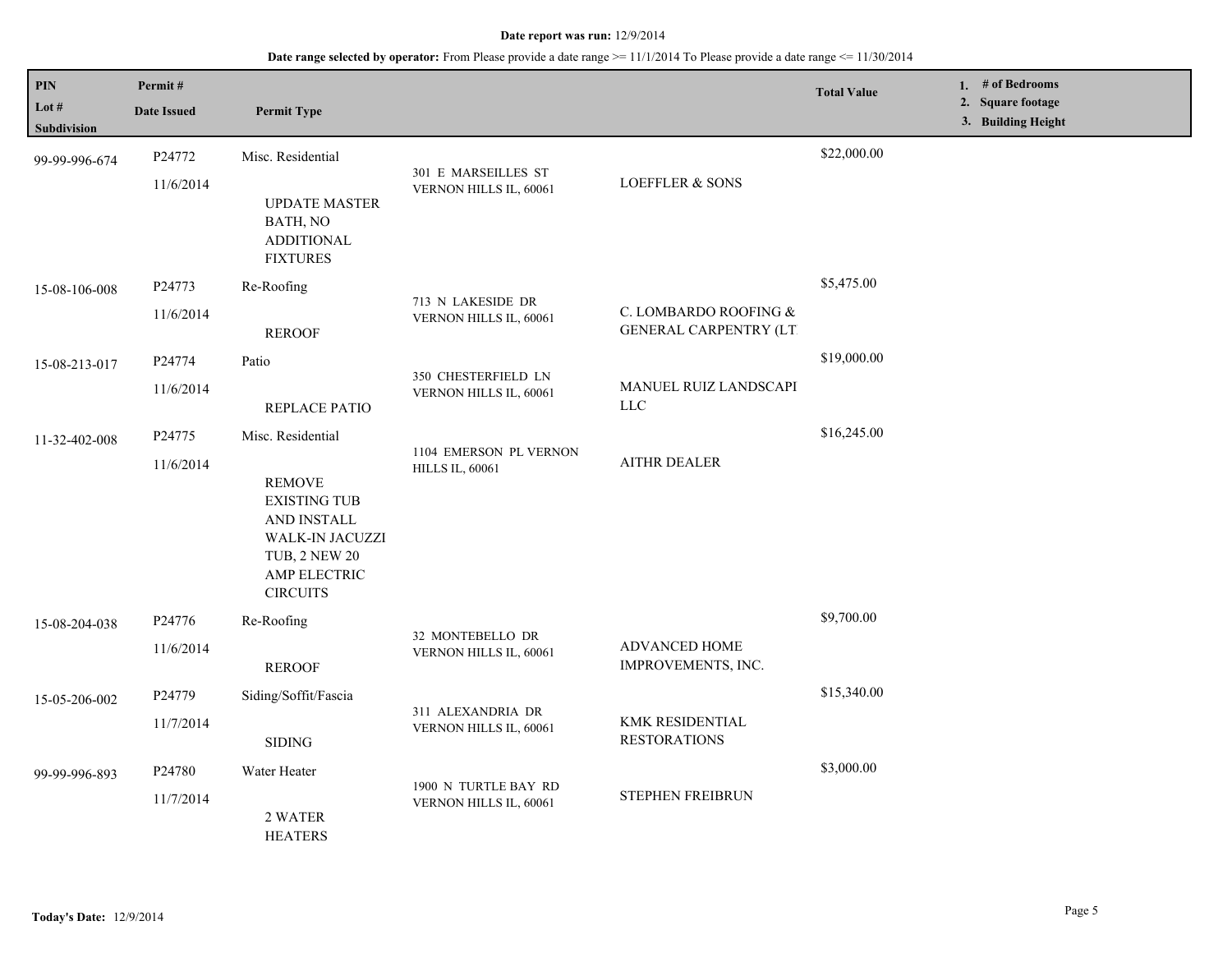| PIN<br>Lot #<br>Subdivision | Permit#<br><b>Date Issued</b>    | <b>Permit Type</b>                    |                                                         |                                                 | <b>Total Value</b> | 1. # of Bedrooms<br>2. Square footage<br>3. Building Height |
|-----------------------------|----------------------------------|---------------------------------------|---------------------------------------------------------|-------------------------------------------------|--------------------|-------------------------------------------------------------|
| 15-05-410-025               | P24781<br>11/7/2014              | Siding/Soffit/Fascia<br><b>SIDING</b> | <b>6 ALEXANDRIA DR VERNON</b><br><b>HILLS IL, 60061</b> | MASTERCRAFT EXTERIORS                           | \$16,954.00        |                                                             |
| 99-99-991-097               | P24782<br>11/7/2014              | Water Heater<br><b>WATER HEATER</b>   | 1263 N MAIDSTONE DR<br>VERNON HILLS IL, 60061           | <b>EVOLUTION PLUMBING</b>                       | \$700.00           |                                                             |
| 15-07-209-051               | P24783<br>11/7/2014              | Re-Roofing<br><b>REROOF -</b>         | 1034 W HIDDEN CREEK CT<br>VERNON HILLS IL, 60061        | ROOFING & RESTORATION<br>SERVICES OF AMERICA LL | \$10,500.00        |                                                             |
| 15-08-411-006               | P24784<br>11/10/2014             | Fence<br><b>FENCE</b>                 | 279 NOBLE CIR VERNON<br><b>HILLS IL, 60061</b>          | <b>AZTEC FENCE</b>                              | \$10,860.00        | 3.54.00                                                     |
| 99-99-996-697               | P24788<br>11/10/2014             | Re-Roofing<br><b>REROOF</b>           | 398 E MARSEILLES ST<br>VERNON HILLS IL, 60061           | TOTAL CONSTRUCTION<br>CONCEPTS (UNLTD)          | \$19,000.00        |                                                             |
| 99-99-995-986               | P24789<br>11/10/2014             | Furnace<br><b>FURNACE</b>             | 811 KALAMAZOO CT<br>VERNON HILLS IL, 60061              | FOUR SEASONS INC                                | \$3,740.00         |                                                             |
| 15-04-303-042               | P24790<br>11/10/2014             | Furnace<br><b>FURNACE</b>             | 211 CRABTREE LN VERNON<br><b>HILLS IL, 60061</b>        | FOUR SEASONS INC                                | \$3,925.00         |                                                             |
| 15-04-303-064               | P24793<br>11/11/2014             | Furnace<br><b>FURNACE</b>             | 104 BIRMINGHAM PL<br>VERNON HILLS IL, 60061             | ALLIED HEATING AND AIR                          | \$4,410.00         |                                                             |
| 15-08-406-008               | P <sub>24794</sub><br>11/11/2014 | Furnace<br><b>FURNACE</b>             | 313 SHEFFIELD LN VERNON<br><b>HILLS IL, 60061</b>       | CAHILL HEATING/A/C SERV                         | \$6,574.00         |                                                             |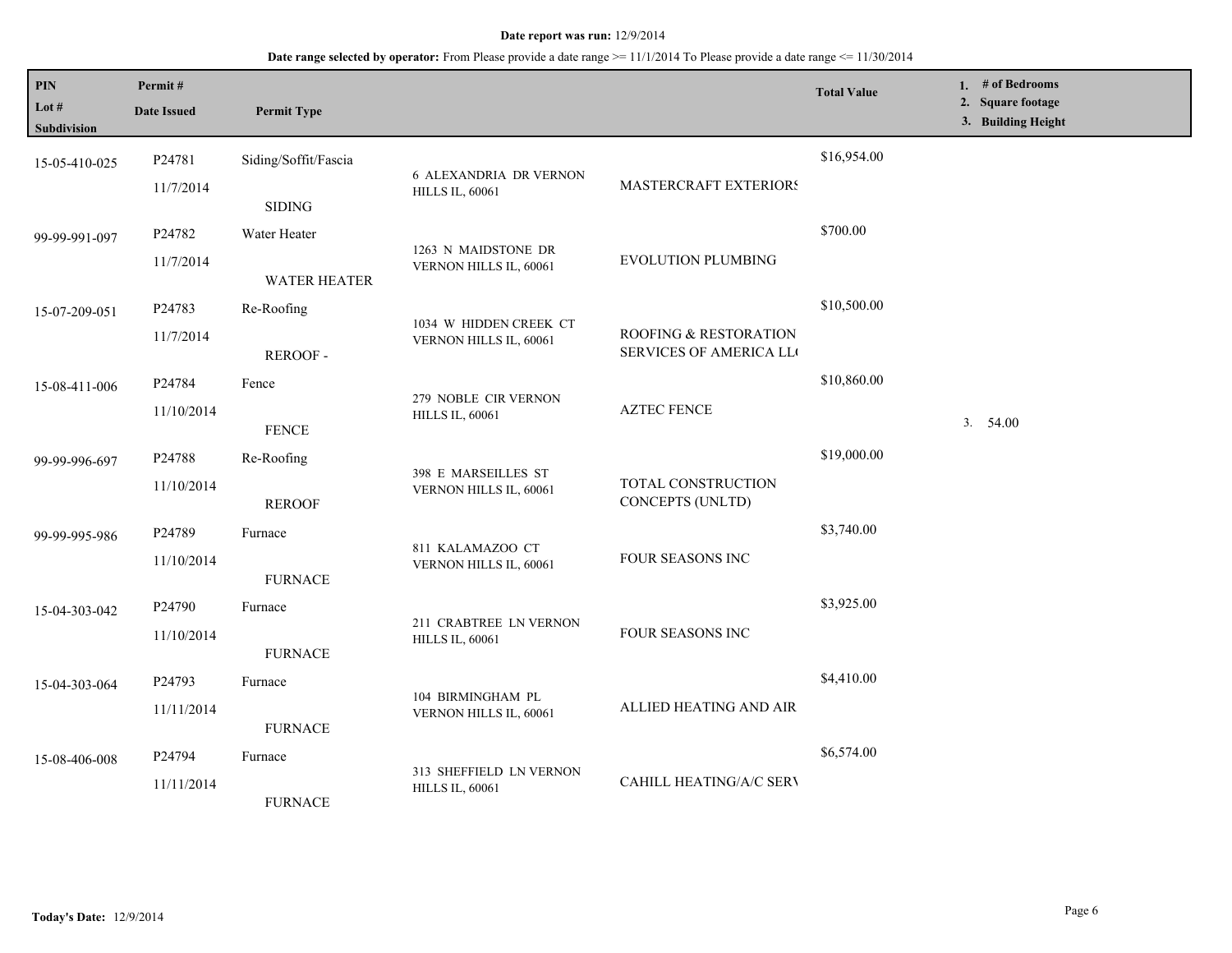| $\mathbf{PIN}$<br>Lot $#$<br>Subdivision | Permit#<br><b>Date Issued</b> | <b>Permit Type</b>                                                                                                                               |                                                  |                  | <b>Total Value</b> | 1. $#$ of Bedrooms<br>2. Square footage<br>3. Building Height |
|------------------------------------------|-------------------------------|--------------------------------------------------------------------------------------------------------------------------------------------------|--------------------------------------------------|------------------|--------------------|---------------------------------------------------------------|
| 99-99-993-759                            | P24795<br>11/11/2014          | Misc. Electrical<br>BLDG: 358-364 ADD<br><b>COACH LIGHTS</b>                                                                                     | 358 FARMINGDALE CIR<br>VERNON HILLS IL, 60061    | <b>LA DESIGN</b> | \$2,000.00         |                                                               |
| 99-99-993-871                            | P24796<br>11/11/2014          | Misc. Residential<br>BLDG: 351-357:<br>REMOVE AND<br><b>REPLACE</b><br><b>FINISTRATION</b><br>NEW COACH<br><b>LIGHTS</b>                         | 351 MALLARD CT VERNON<br><b>HILLS IL, 60061</b>  | <b>LA DESIGN</b> | \$60,000.00        |                                                               |
| 99-99-994-158                            | P24797<br>11/11/2014          | Misc. Residential<br>BLDG: 401-407:<br>REMOVE AND<br><b>REPLACE</b><br>FINISTRATION,<br>NEW COACH<br><b>LIGHTS</b>                               | 401 SOMERSET LN VERNON<br><b>HILLS IL, 60061</b> | <b>LA DESIGN</b> | \$60,000.00        |                                                               |
| 99-99-993-771                            | P24798<br>11/11/2014          | Misc. Residential<br>BLDG: 340-346:<br><b>GABLE ROOF</b><br>EXTENSION,<br>SIDING, TRIM,<br>GUTTERS,<br>WINDOWS,<br>DOORS, COACH<br><b>LIGHTS</b> | 340 FARMINGDALE CIR<br>VERNON HILLS IL, 60061    | <b>LA DESIGN</b> | \$30,000.00        |                                                               |
| 99-99-996-531                            | P24799<br>11/11/2014          | Furnace<br><b>FURNACE</b>                                                                                                                        | 1939 N TREVINO TER<br>VERNON HILLS IL, 60061     | MR. DUCT         | \$4,219.00         |                                                               |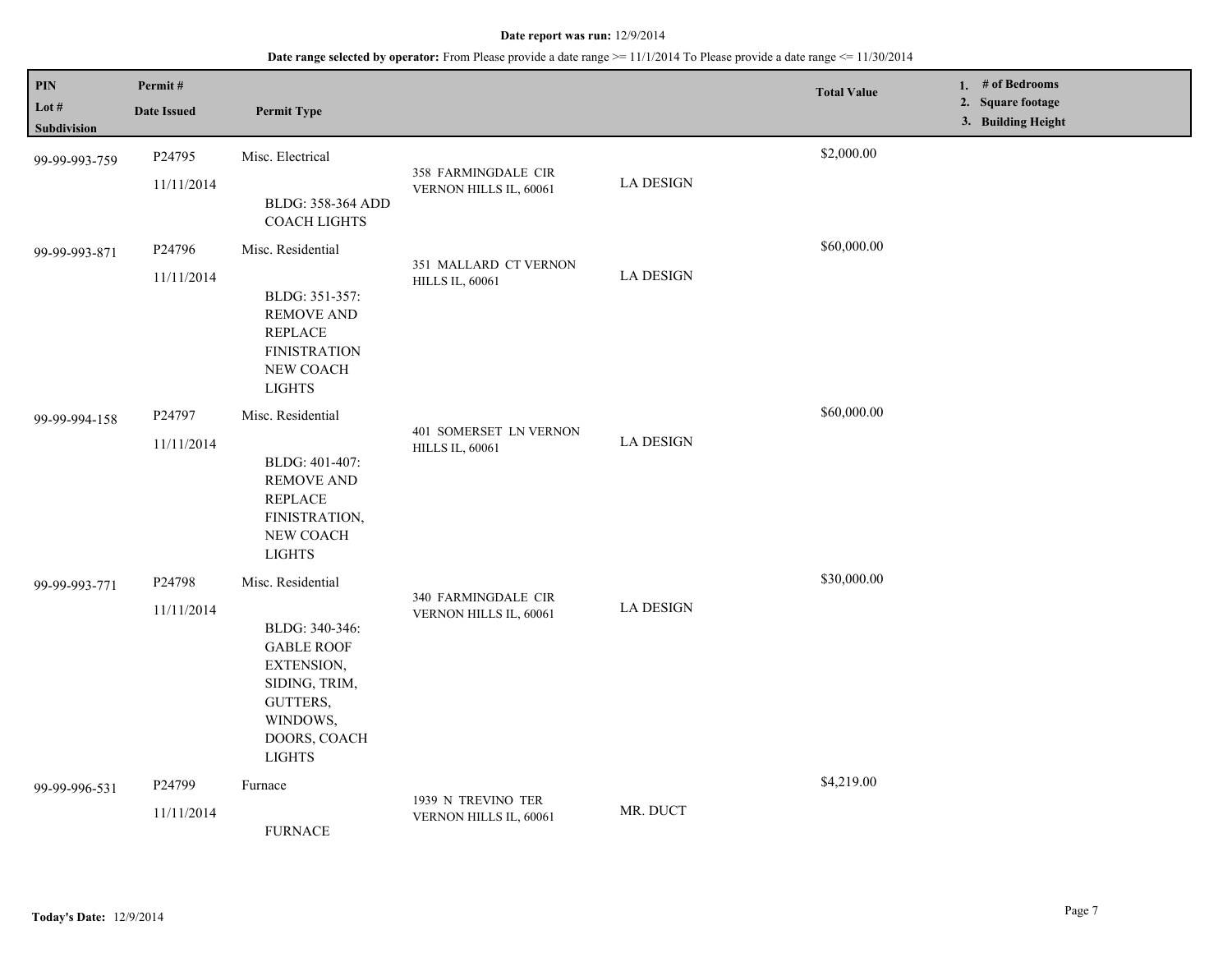| <b>PIN</b><br>Lot $#$<br>Subdivision | Permit#<br><b>Date Issued</b> | <b>Permit Type</b>                                |                                                   |                                                | <b>Total Value</b> | 1. $#$ of Bedrooms<br>2. Square footage<br>3. Building Height |
|--------------------------------------|-------------------------------|---------------------------------------------------|---------------------------------------------------|------------------------------------------------|--------------------|---------------------------------------------------------------|
| 15-08-106-042                        | P24800                        | Re-Roofing                                        |                                                   |                                                | \$6,346.00         |                                                               |
|                                      | 11/11/2014                    | RE-ROOF                                           | 708 CHERRY VALLEY RD<br>VERNON HILLS IL, 60061    | <b>GREEN HOUSE CONTRACTI</b><br><b>INC</b>     |                    |                                                               |
| 15-06-401-039                        | P24802                        | Misc. Residential                                 | 256 N SOUTHFIELD DR                               |                                                | \$9,800.00         |                                                               |
|                                      | 11/12/2014                    | <b>BASEMENT</b><br>REMODEL: NO<br><b>PLUMBING</b> | VERNON HILLS IL, 60061                            | <b>BRUCE A ROTH</b>                            |                    |                                                               |
| 15-04-106-001                        | P24803                        | Driveway/Slab                                     | 403 ELM TREE LN VERNON<br><b>HILLS IL, 60061</b>  |                                                | \$5,750.00         |                                                               |
|                                      | 11/12/2014                    | <b>REPLACE</b><br><b>DRIVEWAY</b>                 |                                                   | <b>ROBERT CURRIE</b>                           |                    |                                                               |
| 15-06-404-027                        | P24804                        | Fence                                             |                                                   |                                                | \$5,700.00         |                                                               |
|                                      | 11/13/2014                    | <b>FENCE</b>                                      | 167 N SOUTHFIELD DR<br>VERNON HILLS IL, 60061     | <b>BRIAN SAMBOR</b>                            |                    | 3. 6.00                                                       |
| 99-00-000-432                        | P24805                        | Fire Sprinklers                                   |                                                   | 15<br>21                                       | \$8,600.00         |                                                               |
| 21<br>LOT 21, POD 15                 | 11/14/2014                    | FIRE SPRINKLER                                    | 1829 N SAWGRASS ST<br>VERNON HILLS IL, 60061      | ORION FIRE PROTECTION                          |                    |                                                               |
| 15-05-421-007                        | P <sub>24807</sub>            | Siding/Soffit/Fascia                              | 204 APRIL AV VERNON                               |                                                | \$3,350.00         |                                                               |
|                                      | 11/14/2014                    | <b>SOFFIT AND</b><br><b>FASCIA ONLY</b>           | <b>HILLS IL, 60061</b>                            | <b>GMART INC</b>                               |                    |                                                               |
| 15-08-107-025                        | P <sub>24809</sub>            | Furnace                                           |                                                   |                                                | \$2,900.00         |                                                               |
|                                      | 11/14/2014                    | <b>FURNACE</b>                                    | 424 CHERRY VALLEY RD<br>VERNON HILLS IL, 60061    | <b>ALL TEMP</b>                                |                    |                                                               |
| 15-06-407-003                        | P24810                        | Furnace                                           | 250 N PONTIAC LN VERNON                           |                                                | \$3,000.00         |                                                               |
|                                      | 11/14/2014                    | <b>FURNACE</b>                                    | <b>HILLS IL, 60061</b>                            | ARS OF ILLINOIS (AMERIC/<br><b>RESIDENTIAL</b> |                    |                                                               |
| 99-99-994-815                        | P <sub>24811</sub>            | Re-Roofing                                        |                                                   | STA ENTERPRISES (UNLTD)                        | \$15,461.00        |                                                               |
|                                      | 11/14/2014                    | REROOFING                                         | 589 S ONTARIO ST VERNON<br><b>HILLS IL, 60061</b> |                                                |                    |                                                               |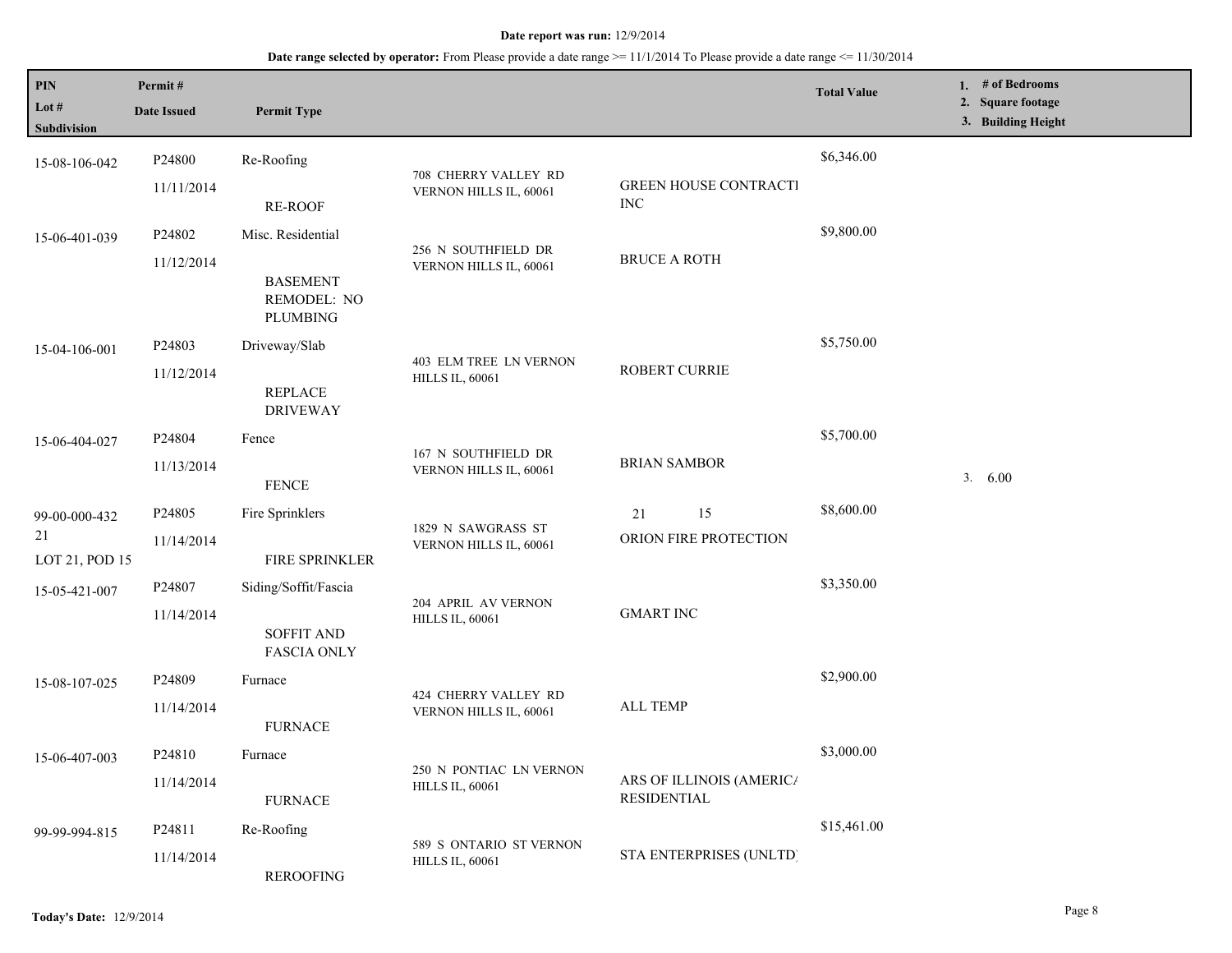| <b>PIN</b><br>Lot $#$ | Permit#<br><b>Date Issued</b> | <b>Permit Type</b>                                                                                                     |                                                        |                                                | <b>Total Value</b> | 1. # of Bedrooms<br>2. Square footage<br>3. Building Height |
|-----------------------|-------------------------------|------------------------------------------------------------------------------------------------------------------------|--------------------------------------------------------|------------------------------------------------|--------------------|-------------------------------------------------------------|
| Subdivision           |                               |                                                                                                                        |                                                        |                                                |                    |                                                             |
| 99-99-991-423         | P24812                        | Misc. Residential                                                                                                      | 1411 WENTWORTH CT                                      |                                                | \$8,800.00         |                                                             |
|                       | 11/14/2014                    | SHORTEN CLOSET<br>AND ADD FULL<br><b>BATH WHERE</b><br>ONLY A VANITY<br><b>EXISTED: TWO</b><br><b>ADDIT'L FIXTURES</b> | VERNON HILLS IL, 60061                                 | HOME IMPROVEMENT DES.<br>$\operatorname{BULD}$ |                    |                                                             |
| 99-99-996-876         | P24813                        | Water Heater                                                                                                           |                                                        |                                                | \$650.00           |                                                             |
|                       | 11/17/2014                    | <b>WATER HEATER</b>                                                                                                    | 336 W CAMARGO CT<br>VERNON HILLS IL, 60061             | AMERICAN ROOTER SERVI<br>INC.                  |                    |                                                             |
| 99-99-996-873         | P24814                        | Water Heater                                                                                                           |                                                        |                                                | \$975.00           |                                                             |
|                       | 11/17/2014                    | <b>WATER HEATER</b>                                                                                                    | 353 W CAMARGO CT<br>VERNON HILLS IL, 60061             | <b>B. KIESGEN PLUMBING</b>                     |                    |                                                             |
| 15-08-202-022         | P24815                        | Water Heater                                                                                                           |                                                        |                                                | \$865.00           |                                                             |
|                       | 11/17/2014                    | <b>WATER HEATER</b>                                                                                                    | <b>66 MONTEREY DR VERNON</b><br><b>HILLS IL, 60061</b> | <b>B. KIESGEN PLUMBING</b>                     |                    |                                                             |
| 15-08-410-012         | P24817                        | Fence                                                                                                                  |                                                        |                                                | \$4,600.00         |                                                             |
|                       | 11/17/2014                    | <b>FENCE</b>                                                                                                           | 118 MONTCLAIR RD<br>VERNON HILLS IL, 60061             | UNIVERSAL FENCE                                |                    | 3.600                                                       |
| 15-06-411-011         | P <sub>24819</sub>            | Water Heater                                                                                                           |                                                        |                                                | \$1,246.00         |                                                             |
|                       | 11/17/2014                    | <b>WATER HEATER</b>                                                                                                    | 889 BELLE ISLE LN VERNON<br><b>HILLS IL, 60061</b>     | VIJAY BALAKRISHNAN                             |                    |                                                             |
| 15-09-103-026         | P24821                        | Furnace                                                                                                                |                                                        |                                                | \$10,064.00        |                                                             |
|                       | 11/18/2014                    | Air<br>FURNACE/AC                                                                                                      | <b>19 LINDON LN VERNON</b><br><b>HILLS IL, 60061</b>   | ASSOCIATED HEATING GRO<br>INC.                 |                    |                                                             |
|                       | P24822                        | Fence                                                                                                                  |                                                        |                                                | \$4,000.00         |                                                             |
| 15-16-102-025         | 11/18/2014                    | <b>FENCE</b>                                                                                                           | 1063 CREEK BEND DR<br>VERNON HILLS IL, 60061           | <b>ARONSON FENCE</b>                           |                    |                                                             |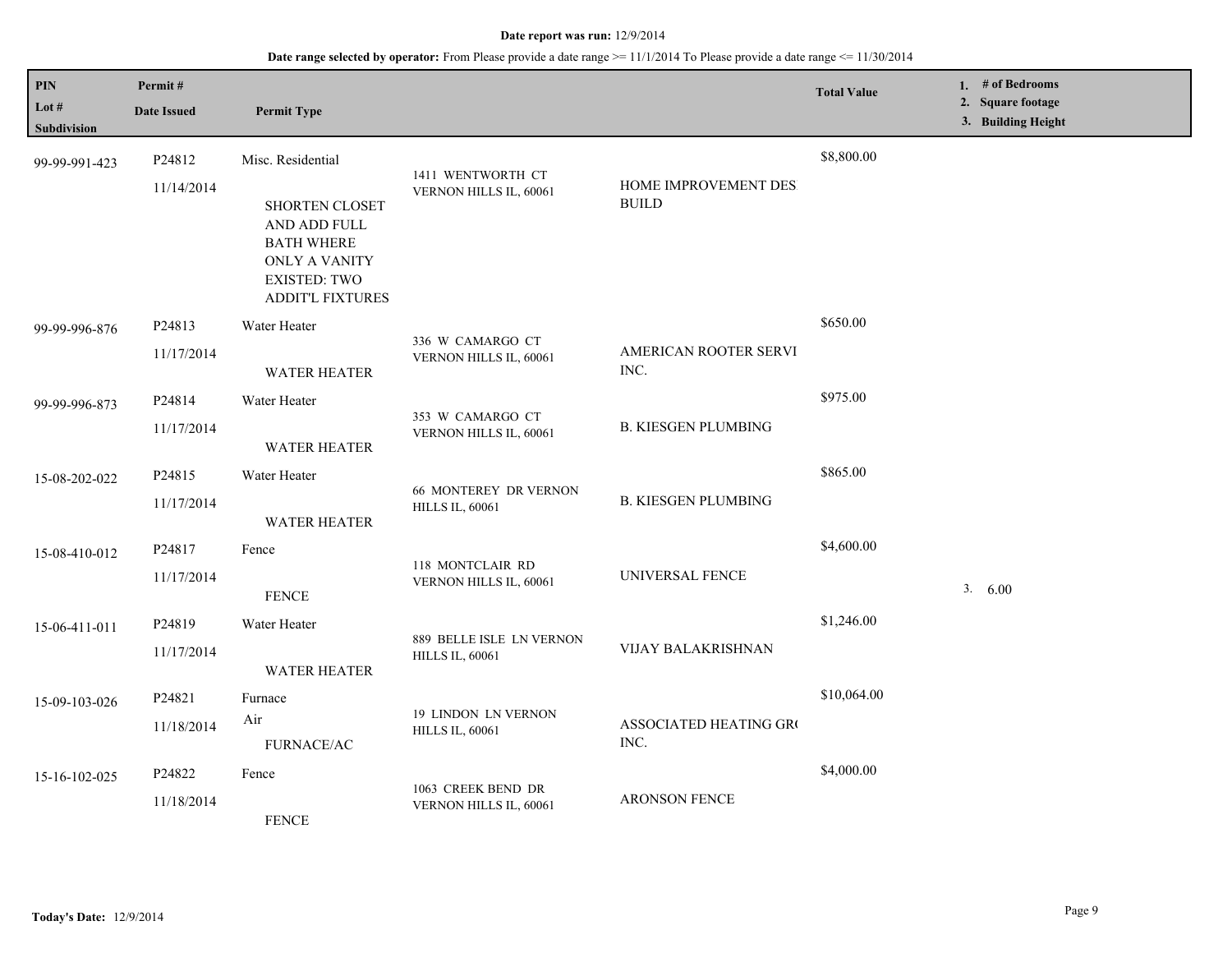| PIN<br>Lot #<br>Subdivision                      | Permit#<br><b>Date Issued</b> | <b>Permit Type</b>                                                                          |                                            |                                                                    | <b>Total Value</b> | 1. # of Bedrooms<br>2. Square footage<br>3. Building Height |
|--------------------------------------------------|-------------------------------|---------------------------------------------------------------------------------------------|--------------------------------------------|--------------------------------------------------------------------|--------------------|-------------------------------------------------------------|
| 15-06-407-005                                    | P24823                        | Water Heater                                                                                | 228 N PONTIAC LN VERNON                    |                                                                    | \$650.00           |                                                             |
|                                                  | 11/18/2014                    | <b>WATER HEATER</b>                                                                         | <b>HILLS IL, 60061</b>                     | <b>JOSEPH BAK</b>                                                  |                    |                                                             |
| 15-07-209-048                                    | P24825                        | Re-Roofing                                                                                  | 109 S THORNE GROVE DR                      |                                                                    | \$12,237.00        |                                                             |
|                                                  | 11/18/2014                    | <b>REROOFING</b>                                                                            | VERNON HILLS IL, 60061                     | <b>ROOFING &amp; RESTORATION</b><br><b>SERVICES OF AMERICA LLO</b> |                    |                                                             |
| 99-99-996-709                                    | P24826                        | Re-Roofing                                                                                  | 140 S THORNE GROVE DR                      |                                                                    | \$12,237.00        |                                                             |
|                                                  | 11/18/2014                    | <b>REROOF</b>                                                                               | VERNON HILLS IL, 60061                     | ROOFING & RESTORATION<br>SERVICES OF AMERICA LL                    |                    |                                                             |
| 99-99-993-944                                    | P24827                        | Furnace                                                                                     | 364 MEADOW CT VERNON                       |                                                                    | \$2,500.00         |                                                             |
|                                                  | 11/18/2014                    | <b>FURNANCE</b>                                                                             | <b>HILLS IL, 60061</b>                     | COOL IT                                                            |                    |                                                             |
| 15-05-406-003                                    | P24831                        | Furnace                                                                                     | 235 ALEXANDRIA DR                          |                                                                    | \$6,300.00         |                                                             |
|                                                  | 11/19/2014                    | <b>FURNACE</b>                                                                              | VERNON HILLS IL, 60061                     | <b>NATHAN BOOHER</b>                                               |                    |                                                             |
| 99-00-000-397                                    | P24832                        | Misc. Residential                                                                           | 329 E COLONIAL DR                          | LOT 55                                                             | \$45,714.00        |                                                             |
| LOT <sub>55</sub><br><b>AUGUSTA GREEN POD 14</b> | 11/19/2014                    | <b>BASEMENT: FULL</b><br><b>BATH &amp; WET BAR:</b><br><b>4 FIXTURES AND</b><br><b>FPLC</b> | VERNON HILLS IL, 60061                     | <b>MODERN CONTRACTORS</b>                                          |                    |                                                             |
| 15-05-424-026                                    | P24833                        | Furnace                                                                                     | 118 APPIAN WAY VERNON                      |                                                                    | \$3,501.00         |                                                             |
|                                                  | 11/19/2014                    | <b>FURNANCE</b>                                                                             | <b>HILLS IL, 60061</b>                     | ALLIED AIR CONDITIONING<br><b>HEATING</b>                          |                    |                                                             |
| 15-08-403-007                                    | P24834                        | Re-Roofing                                                                                  |                                            |                                                                    | \$6,900.00         |                                                             |
|                                                  | 11/19/2014                    | <b>REROOF</b>                                                                               | 473 EVERGREEN DR<br>VERNON HILLS IL, 60061 | SKY-HIGH ROOFING &<br><b>REMODELING</b>                            |                    |                                                             |
| 15-08-403-007                                    | P24835                        | Siding/Soffit/Fascia                                                                        |                                            |                                                                    | \$7,900.00         |                                                             |
|                                                  | 11/19/2014                    | <b>SIDING</b>                                                                               | 473 EVERGREEN DR<br>VERNON HILLS IL, 60061 | <b>SKY-HIGH ROOFING &amp;</b><br><b>REMODELING</b>                 |                    |                                                             |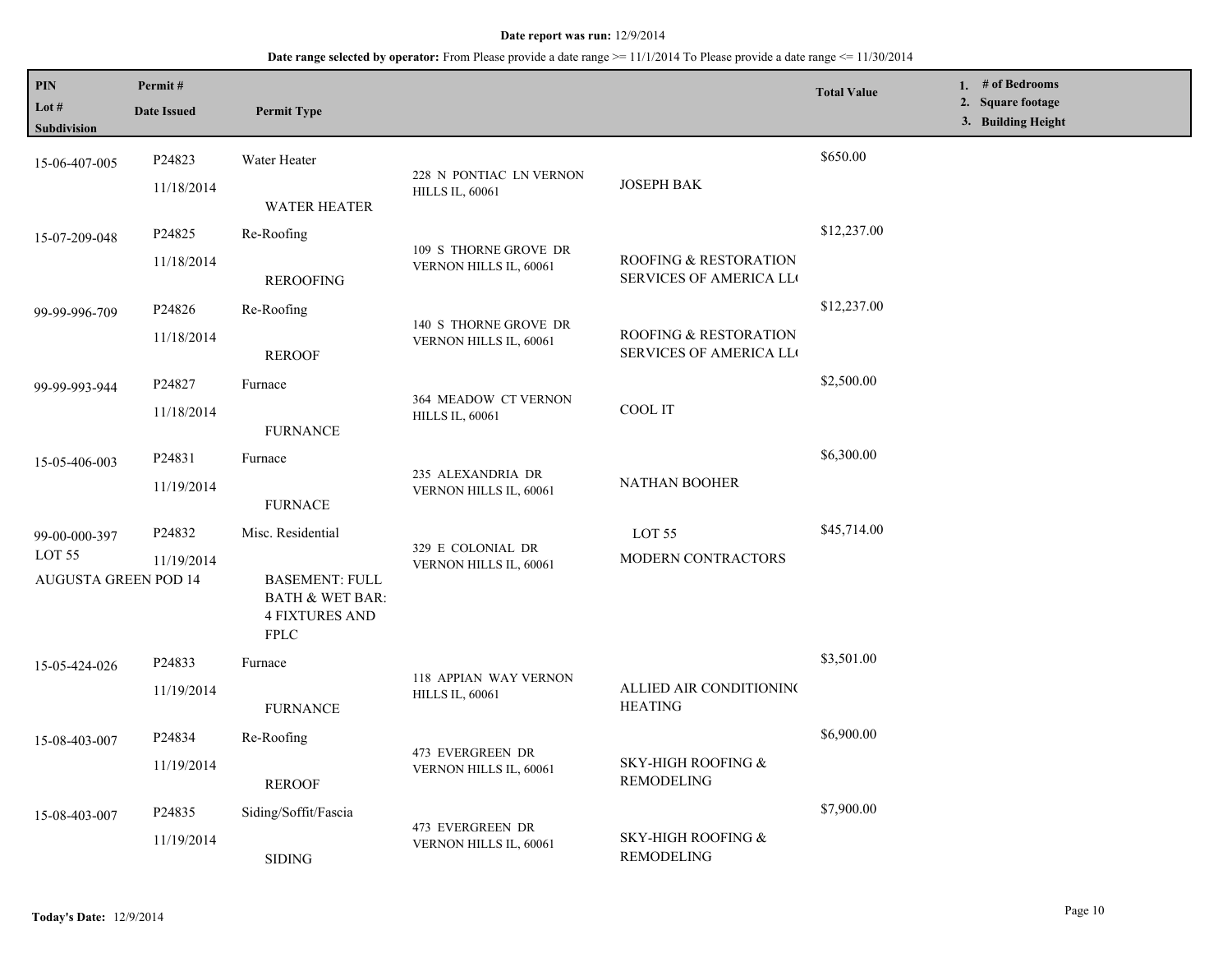| PIN<br>Lot #<br><b>Subdivision</b>                      | Permit#<br><b>Date Issued</b>    | <b>Permit Type</b>                                                    |                                                    |                                            | <b>Total Value</b> | 1. # of Bedrooms<br>2. Square footage<br>3. Building Height |
|---------------------------------------------------------|----------------------------------|-----------------------------------------------------------------------|----------------------------------------------------|--------------------------------------------|--------------------|-------------------------------------------------------------|
| 15-08-104-040                                           | P24838<br>11/20/2014             | Re-Roofing                                                            | 595 WILLIAMS WAY<br>VERNON HILLS IL, 60061         | <b>SRM ENTERPRISES</b>                     | \$6,800.00         |                                                             |
| 15-05-204-027                                           | P24839<br>11/20/2014             | <b>REROOF</b><br>Furnace                                              | 312 ALEXANDRIA DR<br>VERNON HILLS IL, 60061        | FOUR SEASONS INC                           | \$2,340.00         |                                                             |
| 99-00-000-388<br>LOT <sub>46</sub><br>POD <sub>14</sub> | P24842<br>11/21/2014             | <b>FURNACE</b><br>Water Heater<br><b>WATER HEATER</b>                 | 383 E COLONIAL DR<br>VERNON HILLS IL, 60061        | LOT <sub>46</sub><br><b>SANDRA KIM LEE</b> | \$706.00           |                                                             |
| 15-06-407-032                                           | P24843<br>11/21/2014             | Siding/Soffit/Fascia<br>$\operatorname{SIDING}$                       | 26 N FIORE PKWY VERNON<br><b>HILLS IL, 60061</b>   | ALOHA CONSTRUCTION IN                      | \$9,760.00         |                                                             |
| 15-04-307-004                                           | P24844<br>11/21/2014             | Siding/Soffit/Fascia<br><b>SIDING</b>                                 | 7 BEDFORD DR VERNON<br><b>HILLS IL, 60061</b>      | ALOHA CONSTRUCTION IN                      | \$5,945.00         |                                                             |
| 15-05-405-015                                           | P24845<br>11/21/2014             | Re-Roofing<br><b>REROOF</b>                                           | 208 ALEXANDRIA DR<br>VERNON HILLS IL, 60061        | ALOHA CONSTRUCTION IN                      | \$3,862.00         |                                                             |
| 99-00-000-816                                           | P24848<br>11/24/2014             | Misc. Residential<br><b>BASEMENT: FULL</b><br><b>BATH: 3 FIXTURES</b> | 304 SUTCLIFFE CIR VERNON<br><b>HILLS IL, 60061</b> | MATRIX BASEMENT FINISH<br><b>SYSTEMS</b>   | \$40,303.00        |                                                             |
| 11-29-201-053<br>LOT <sub>20</sub><br>ROYAL TROON POD 9 | P24850<br>11/24/2014             | Furnace<br><b>FURNACE</b>                                             | 2364 N SARAZEN DR<br>VERNON HILLS IL, 60061        | LOT <sub>20</sub><br>FOUR SEASONS INC      | \$4,810.00         |                                                             |
| 15-06-415-013                                           | P <sub>24851</sub><br>11/24/2014 | Furnace<br>Air<br><b>FURNACE AND A/C</b>                              | 63 N SOUTHFIELD DR<br>VERNON HILLS IL, 60061       | FOUR SEASONS INC                           | \$5,880.00         |                                                             |